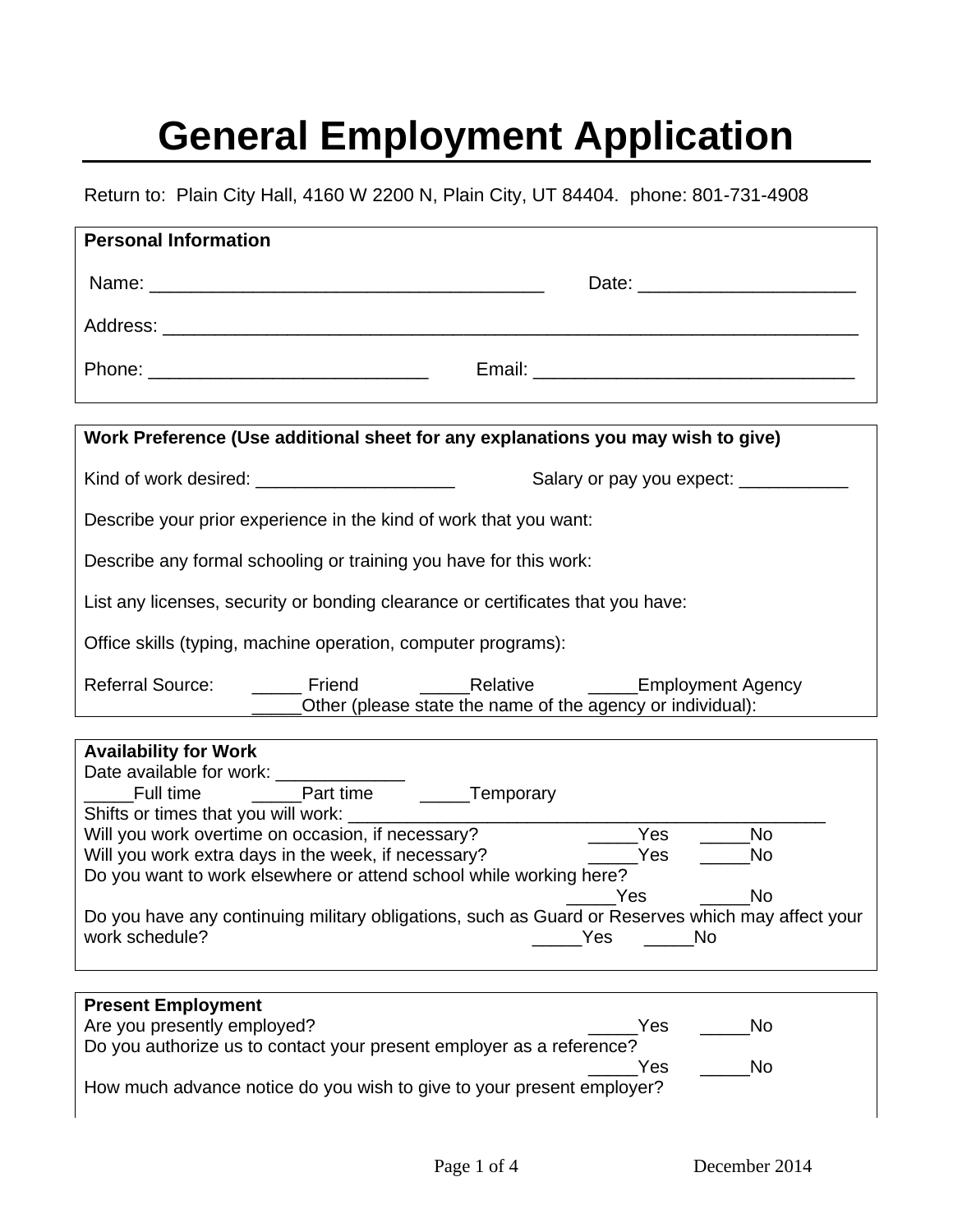## **Personal Health**

If offered a position with Plain City, your employment may be conditioned upon the results of a medical examination, drug tests, and/or job-related physical ability tests.

| <b>Prior Events</b>                                                                                 |                                                                                                      |  |
|-----------------------------------------------------------------------------------------------------|------------------------------------------------------------------------------------------------------|--|
| Have you earned any pension or retirement credits, other than Social Security, in any prior         |                                                                                                      |  |
| employment?                                                                                         | Yes<br><b>No</b>                                                                                     |  |
|                                                                                                     |                                                                                                      |  |
| Have you ever worked for this agency before?                                                        | <b>Parage Yes</b><br><b>No</b>                                                                       |  |
|                                                                                                     |                                                                                                      |  |
| Do you have any friends or relatives working for Plain City? (a yes response will not automatically |                                                                                                      |  |
| disqualify you from consideration).<br><u>na sa sa Sido a Santang Pasa</u>                          | <u>na mga No</u>                                                                                     |  |
|                                                                                                     |                                                                                                      |  |
|                                                                                                     |                                                                                                      |  |
| Do you authorize us to contact your previous employer(s) for references?                            |                                                                                                      |  |
|                                                                                                     | <b>No</b><br>Yes                                                                                     |  |
| Have you ever been terminated by a previous employer(s)? (a yes response will not automatically     |                                                                                                      |  |
| disqualify you from consideration).                                                                 |                                                                                                      |  |
|                                                                                                     |                                                                                                      |  |
|                                                                                                     | Have you ever been convicted of a felony? (a yes response will not automatically disqualify you from |  |
|                                                                                                     | <b>Sand Stringer Stringer Stringer</b>                                                               |  |
| consideration).                                                                                     |                                                                                                      |  |
|                                                                                                     |                                                                                                      |  |
| If you would like to do so, please clarify or explain any previous responses here.                  |                                                                                                      |  |
|                                                                                                     |                                                                                                      |  |
|                                                                                                     |                                                                                                      |  |
|                                                                                                     |                                                                                                      |  |
|                                                                                                     |                                                                                                      |  |
|                                                                                                     |                                                                                                      |  |
|                                                                                                     |                                                                                                      |  |
|                                                                                                     |                                                                                                      |  |
|                                                                                                     |                                                                                                      |  |
|                                                                                                     |                                                                                                      |  |
| <b>Education</b>                                                                                    |                                                                                                      |  |
|                                                                                                     |                                                                                                      |  |
| <b>High School</b>                                                                                  |                                                                                                      |  |
| Name of last High School attended:                                                                  |                                                                                                      |  |
| Address of last High School attended:                                                               |                                                                                                      |  |
| Date last attended:                                                                                 |                                                                                                      |  |
| Please circle highest year completed:                                                               | K123456789101112                                                                                     |  |
| Did you graduate?                                                                                   | No<br>Yes                                                                                            |  |
| What was your grade point average?                                                                  | On scale of 1 to 4                                                                                   |  |
|                                                                                                     |                                                                                                      |  |
| College                                                                                             |                                                                                                      |  |
| Name of last College or University attended:                                                        |                                                                                                      |  |
| Address of last College or University attended:                                                     |                                                                                                      |  |
| Date last attended:                                                                                 |                                                                                                      |  |
| What was your major?                                                                                |                                                                                                      |  |
| Did you graduate?                                                                                   | Yes<br>No                                                                                            |  |
| What was your grade point average?                                                                  | On scale of 1 to 4                                                                                   |  |
| Please circle the highest year of education that you have completed:                                |                                                                                                      |  |
| 13 14 15 16 17 18 19 20                                                                             |                                                                                                      |  |
| What degree did you receive?<br><b>Bachelors</b>                                                    | Doctorate<br>Masters                                                                                 |  |
|                                                                                                     |                                                                                                      |  |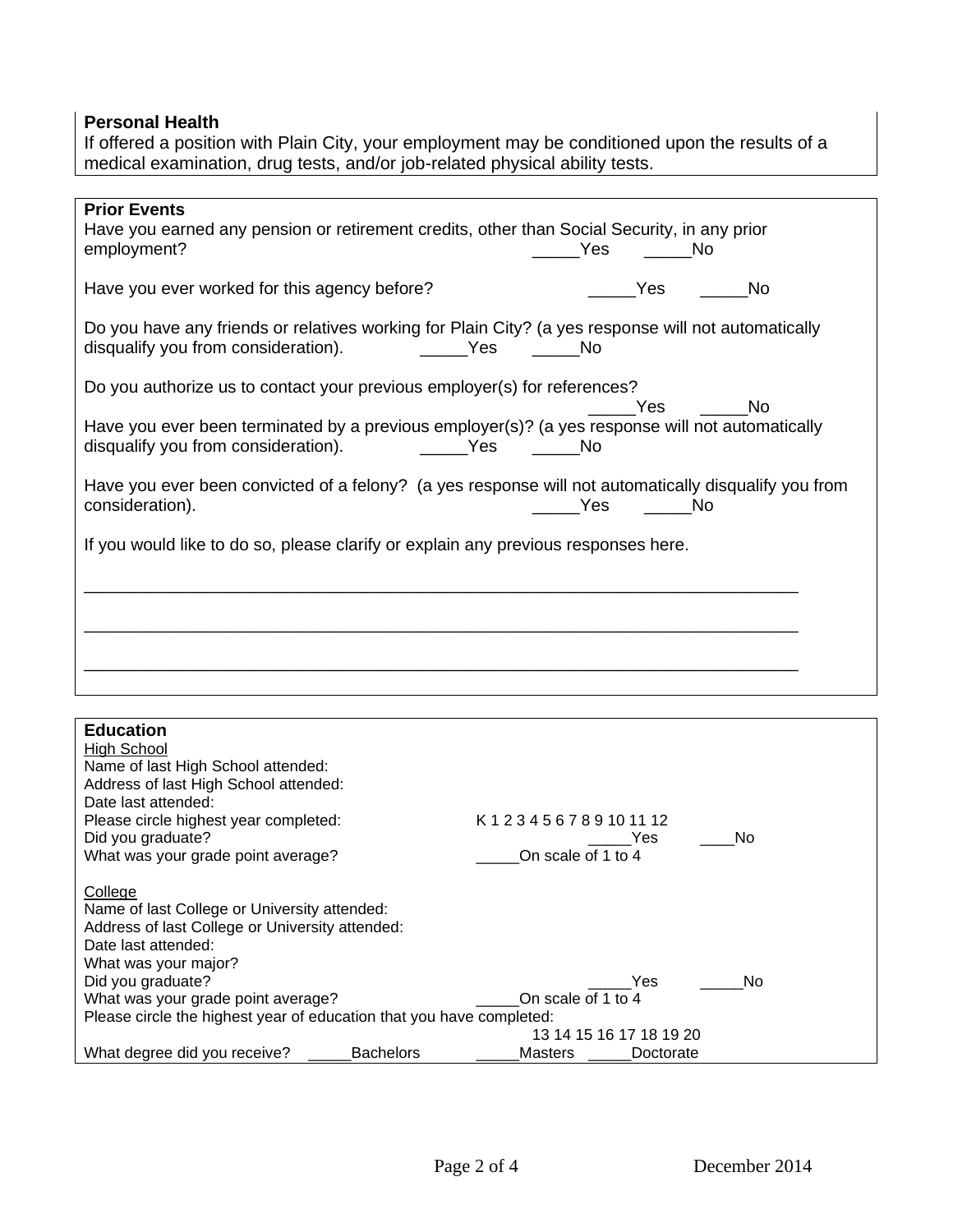| Other Schools (Trade, Correspondence, etc.)                                                                                                                                       |                                                             |  |
|-----------------------------------------------------------------------------------------------------------------------------------------------------------------------------------|-------------------------------------------------------------|--|
| Name of School attended:<br>Address of School attended:                                                                                                                           |                                                             |  |
| Date last attended:                                                                                                                                                               |                                                             |  |
| What was your major?                                                                                                                                                              |                                                             |  |
| Did you graduate?                                                                                                                                                                 |                                                             |  |
| What degree or certification?                                                                                                                                                     | <u> 1989 - Johann Stoff, Amerikaansk politiker († 1908)</u> |  |
| <b>Employment History</b>                                                                                                                                                         |                                                             |  |
|                                                                                                                                                                                   |                                                             |  |
|                                                                                                                                                                                   | Phone: _________________________                            |  |
|                                                                                                                                                                                   |                                                             |  |
|                                                                                                                                                                                   |                                                             |  |
|                                                                                                                                                                                   | Ending: ________________________                            |  |
|                                                                                                                                                                                   |                                                             |  |
| <b>Next Recent Employer:</b>                                                                                                                                                      |                                                             |  |
|                                                                                                                                                                                   |                                                             |  |
| Address:                                                                                                                                                                          | Phone:                                                      |  |
| Dates of Employment: From: __________________________                                                                                                                             | To:____________________________                             |  |
|                                                                                                                                                                                   |                                                             |  |
| <u> 1989 - John Stoff, deutscher Stoff, der Stoff, der Stoff, der Stoff, der Stoff, der Stoff, der Stoff, der Sto</u><br>Wages or Salary Starting: ______________________________ | Ending: _______________________                             |  |
|                                                                                                                                                                                   |                                                             |  |
|                                                                                                                                                                                   |                                                             |  |